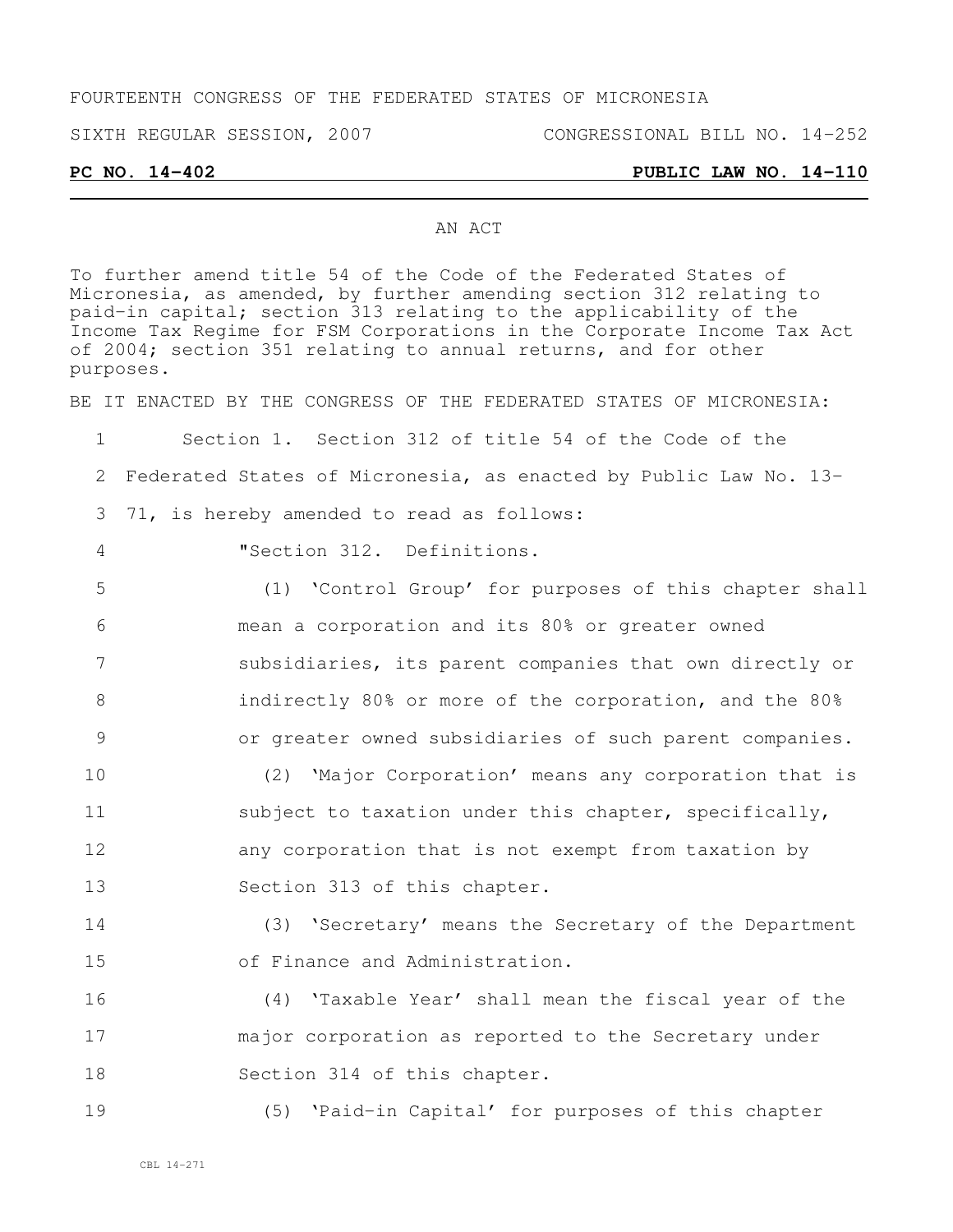# **PC NO. 14-402 PUBLIC LAW NO. 14-110**

| $\mathbf 1$   | shall mean the total amount of consideration contributed         |
|---------------|------------------------------------------------------------------|
| 2             | to the company for the issuance of shares."                      |
| 3             | Section 2. Section 313 of title 54 of the Code of the            |
| 4             | Federated States of Micronesia, as enacted by Public Law No. 13- |
| 5             | 71, is hereby amended to read as follows:                        |
| 6             | "Section 313. Applicability of this Chapter.                     |
| 7             | Taxes imposed under this chapter shall apply to<br>(1)           |
| 8             | corporations incorporated in the Federated States of             |
| $\mathcal{G}$ | Micronesia if:                                                   |
| 10            | (a) the corporation's shareholder                                |
| 11            | paid-in capital as of the beginning of its fiscal year           |
| 12            | is \$1,000,000 or more; or                                       |
| 13            | (b) the shareholder paid-in capital of the                       |
| 14            | corporation's control group is \$10,000,000 or more              |
| 15            | (2) Notwithstanding subsection (1) of this section,              |
| 16            | tax imposed under this chapter shall not apply to                |
| 17            | corporations incorporated in the Federated States of             |
| 18            | Micronesia if:                                                   |
| 19            | (a) the corporation is principally engaged in                    |
| 20            | business in the Federated States of Micronesia as a bank         |
| 21            | as such term is defined in 29 FSMC Section $102(1)$ ; or         |
| 22            | (b) the corporation was formed under the laws of                 |
| 23            | the Federated States of Micronesia prior to January 1,           |
| 24            | $2005.$ "                                                        |
| 25            | Section 3. Section 351 of Chapter 3 of title 54 of the Code      |
| 26            | of the Federated States of Micronesia, as enacted by Public Law  |

of 4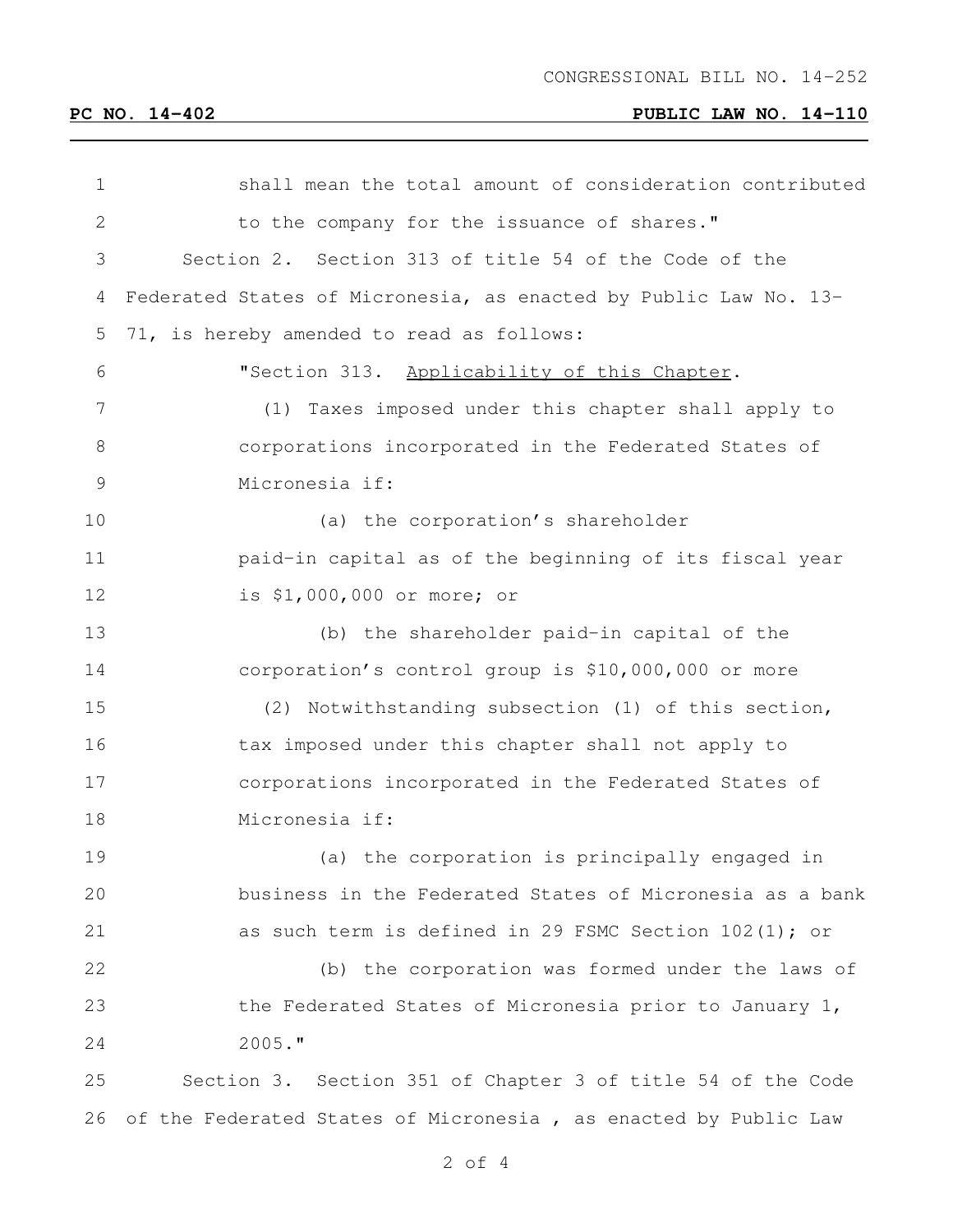### **PC NO. 14-402 PUBLIC LAW NO. 14-110**

No. 13-71, is hereby amended to read as follows:

 "Section 351. Filing of annual returns**.** Every major corporation shall prepare and file with the Secretary an annual income tax return on a form approved by the Secretary, which annual income tax return shall be signed by the major corporation's authorized representative. This form shall be filed with the Secretary, together with a copy of the major corporation's financial statements in a form acceptable 10 to the Secretary, by the last day of the sixth month period following the last day of the major corporation's 12 taxable year. A major corporation must submit the most recent audited financial statement of any corporation that owns more than 50% of that major corporation. Audited financial statements are not required from individual owners of a major corporation or from corporations that own 50% or less of a major corporation." Section 4. This act shall become law upon approval by the President of the Federated States of Micronesia or upon its

of 4

becoming law without such approval.